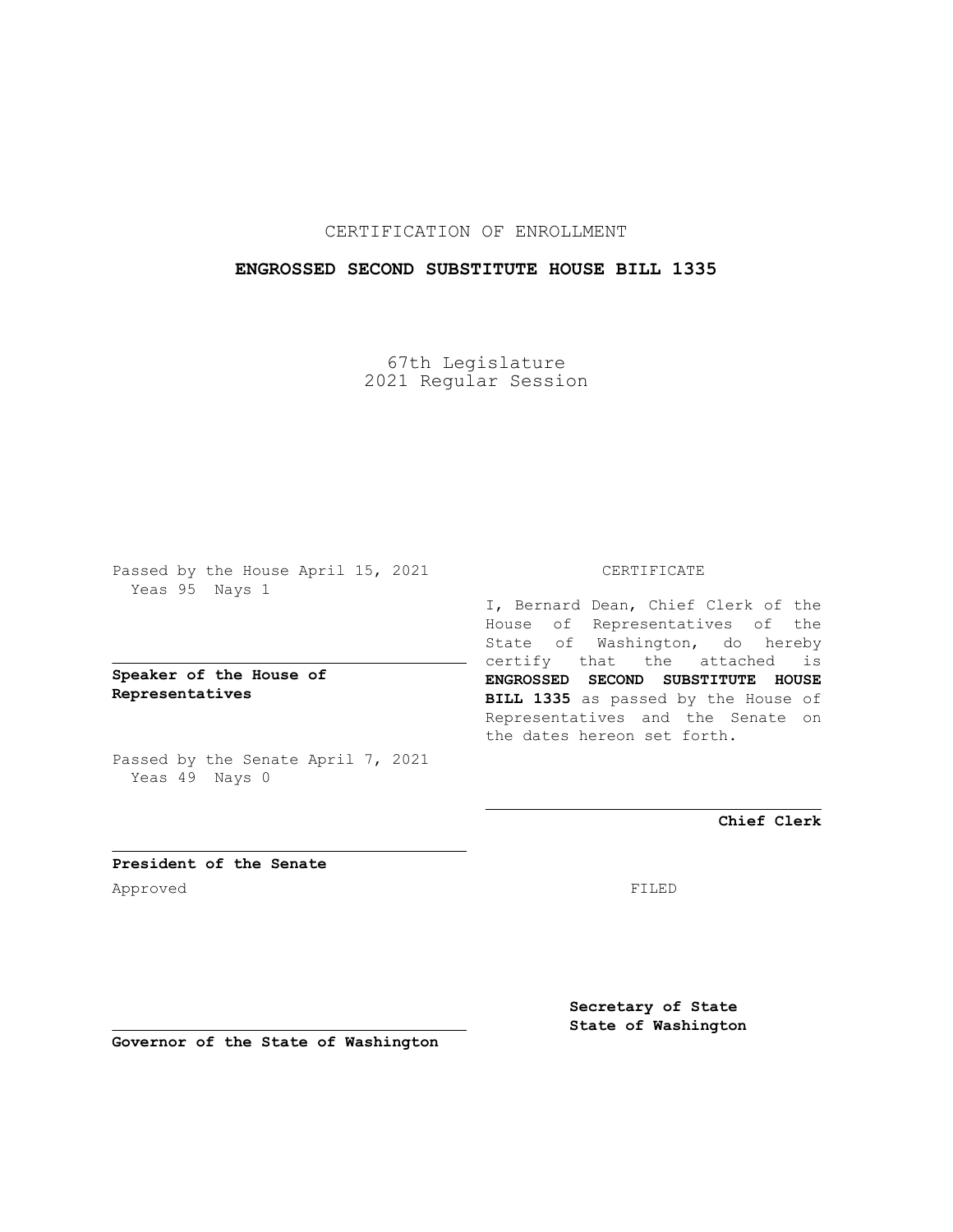### **ENGROSSED SECOND SUBSTITUTE HOUSE BILL 1335**

AS AMENDED BY THE SENATE

Passed Legislature - 2021 Regular Session

## **State of Washington 67th Legislature 2021 Regular Session**

**By** House Appropriations (originally sponsored by Representatives Valdez, Rude, Berry, Fitzgibbon, Morgan, Santos, Shewmake, Davis, Berg, Gilday, Bergquist, Fey, Bateman, Lekanoff, Lovick, Callan, Riccelli, Rule, Pollet, Senn, and Harris-Talley)

READ FIRST TIME 02/22/21.

 AN ACT Relating to review and property owner notification of recorded documents with unlawful racial restrictions; amending RCW 64.06.020 and 49.60.227; adding a new section to chapter 49.60 RCW; creating new sections; and providing an expiration date.

BE IT ENACTED BY THE LEGISLATURE OF THE STATE OF WASHINGTON:

 NEW SECTION. **Sec. 1.** The legislature finds that the existence of racial, religious, or ethnic-based property restrictions or covenants on a deed or chain of title for real property is like having a monument to racism on that property and is repugnant to the tenets of equality. Furthermore, such restrictions and covenants may cause mental anguish and tarnish a property owner's sense of ownership in the property because the owner feels as though they have participated in a racist act themselves.

14 It is the intent of the legislature that the owner, occupant, or tenant or homeowners' association board of the property which is subject to an unlawful deed restriction or covenant pursuant to RCW 49.60.224 is entitled to have discriminatory covenants and restrictions that are contrary to public policy struck from their chain of title. The legislature has presented two ways this can be 20 accomplished through RCW 49.60.227(1) (a) and (b). If the owner, occupant, or tenant or homeowners' association board of the property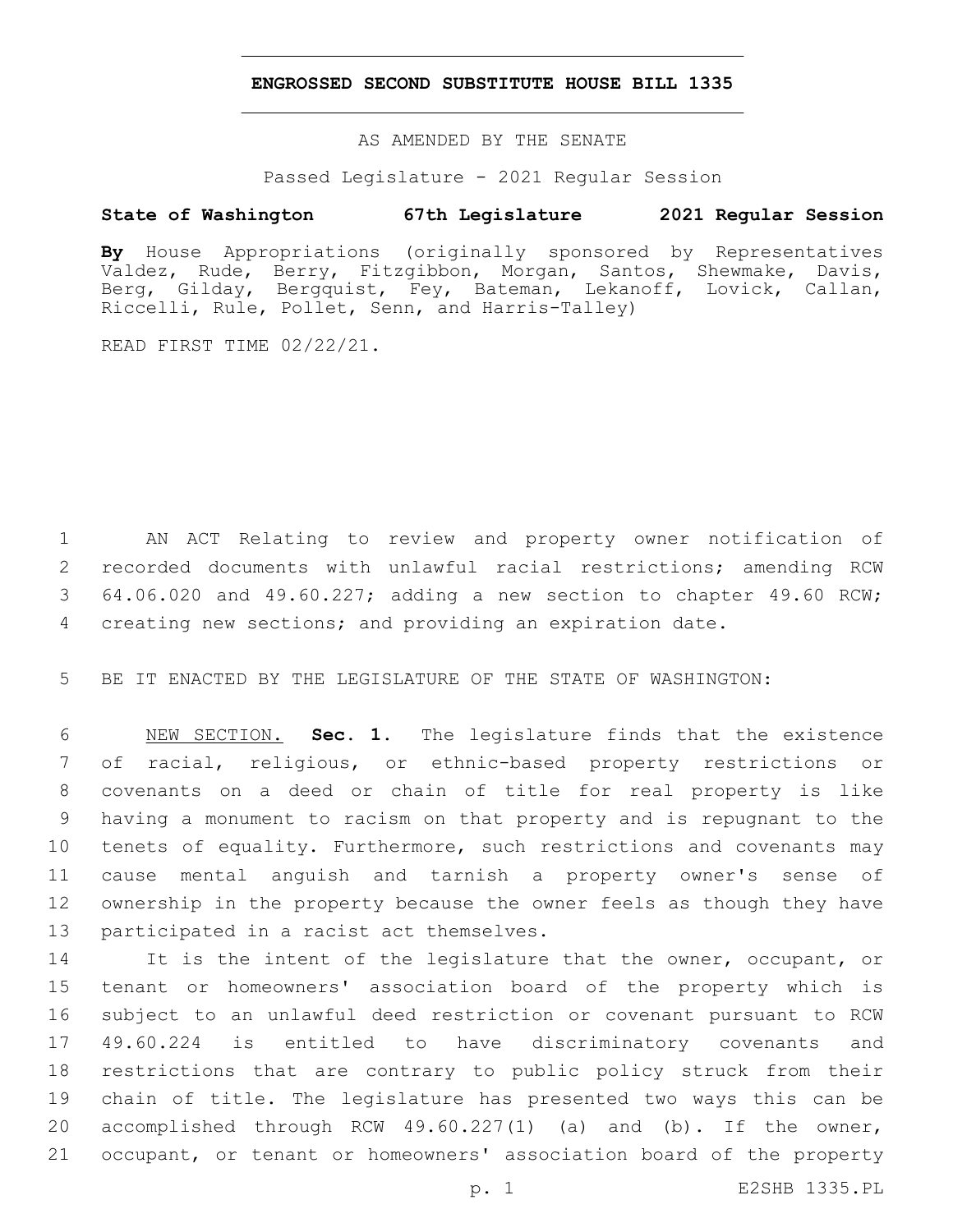elects to pursue a judicial remedy, the legislature intends that the court issue a declaratory judgment ordering the county auditor, or in charter counties the county official charged with the responsibility for recording instruments in the county records, to entirely strike the racist or otherwise discriminatory covenants from the chain of title. Striking the language does not prevent preservation of the original record, outside of the chain of title, for historical or 8 archival purposes.

 The legislature finds that striking racist, religious, and ethnic restrictions or covenants from the chain of title is no different than having an offensive statutory monument which the owner may entirely remove. So too should the owner be able to entirely remove the offensive written monument to racism or other unconstitutional 14 discrimination.

 NEW SECTION. **Sec. 2.** A new section is added to chapter 49.60 16 RCW to read as follows:

 (1) Subject to the availability of amounts appropriated for this specific purpose, the University of Washington and Eastern Washington University shall review existing recorded covenants and deed restrictions to identify those recorded documents that include racial or other restrictions on property ownership or use against protected classes that are unlawful under RCW 49.60.224. For properties subject to such racial and other unlawful restrictions, the universities shall provide notice to the property owner and to the county auditor of the county in which the property is located. The universities shall provide information to the property owner on how such provisions can be struck pursuant to RCW 49.60.227. The universities may contract with other public and private not-for-profit higher education institutions that are regionally accredited to carry out the review and notification requirements of this section.

31 (2) This section expires July 1, 2027.

 **Sec. 3.** RCW 64.06.020 and 2019 c 455 s 3 are each amended to 33 read as follows:

 (1) In a transaction for the sale of improved residential real property, the seller shall, unless the buyer has expressly waived the right to receive the disclosure statement under RCW 64.06.010, or unless the transfer is otherwise exempt under RCW 64.06.010, deliver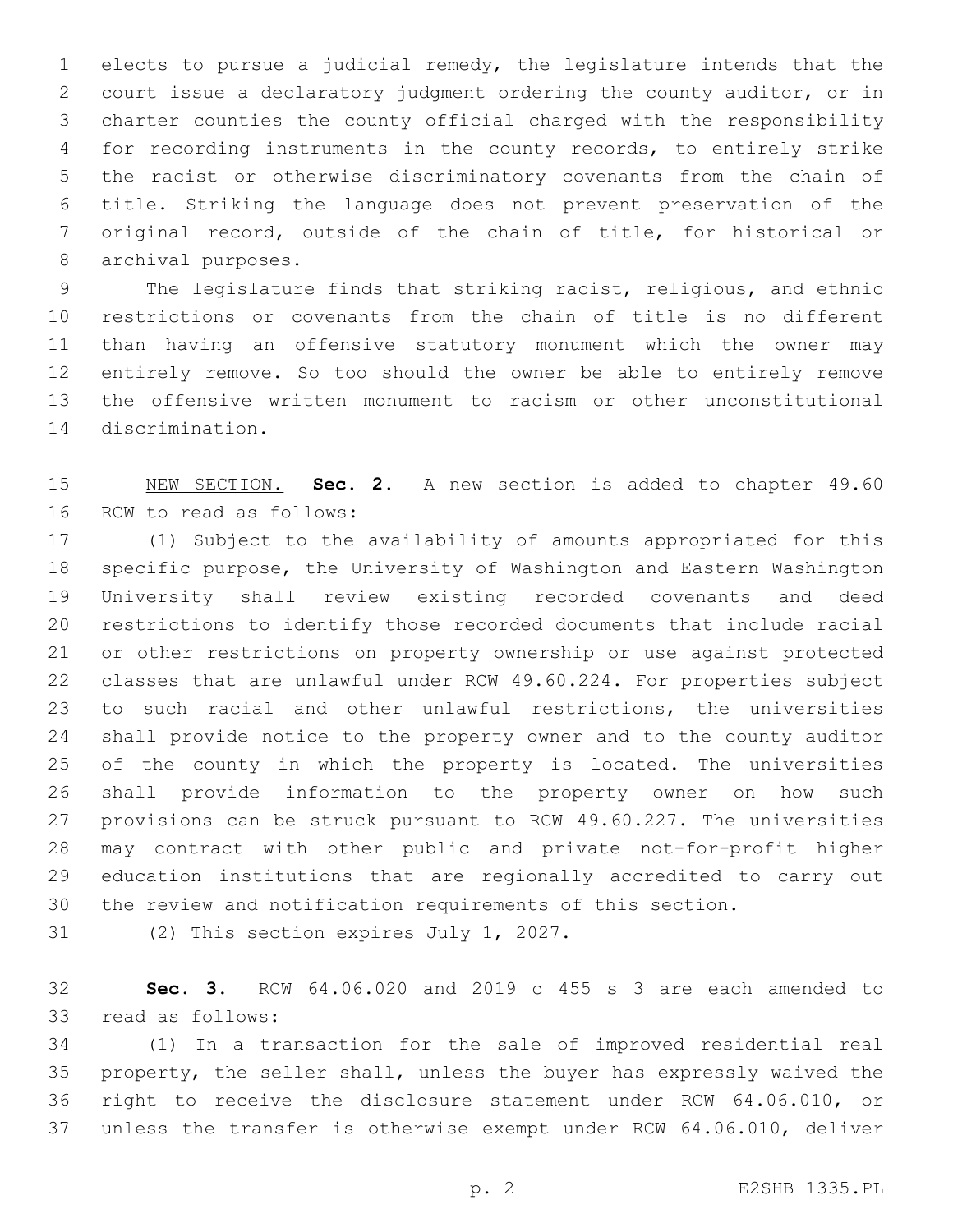to the buyer a completed seller disclosure statement in the following format and that contains, at a minimum, the following information:

3 INSTRUCTIONS TO THE SELLER

 Please complete the following form. Do not leave any spaces blank. If the question clearly does not apply to the property write "NA." If the answer is "yes" to any \* items, please explain on attached sheets. Please refer to the line number(s) of the question(s) when you provide your explanation(s). For your protection you must date and sign each page of this disclosure statement and each attachment. Delivery of the disclosure statement must occur not later than five business days, unless otherwise agreed, after mutual acceptance of a written contract to purchase between a buyer and a seller.

# 13 NOTICE TO THE BUYER

 THE FOLLOWING DISCLOSURES ARE MADE BY SELLER ABOUT THE CONDITION OF THE PROPERTY LOCATED AT. . . . . . . . . . . . . . . . . . . . . . . ("THE PROPERTY"), OR AS LEGALLY DESCRIBED ON ATTACHED EXHIBIT A.

 SELLER MAKES THE FOLLOWING DISCLOSURES OF EXISTING MATERIAL FACTS OR MATERIAL DEFECTS TO BUYER BASED ON SELLER'S ACTUAL KNOWLEDGE OF THE PROPERTY AT THE TIME SELLER COMPLETES THIS DISCLOSURE STATEMENT. UNLESS YOU AND SELLER OTHERWISE AGREE IN WRITING, YOU HAVE THREE BUSINESS DAYS FROM THE DAY SELLER OR SELLER'S AGENT DELIVERS THIS DISCLOSURE STATEMENT TO YOU TO RESCIND THE AGREEMENT BY DELIVERING A SEPARATELY SIGNED WRITTEN STATEMENT OF RESCISSION TO SELLER OR SELLER'S AGENT. IF THE SELLER DOES NOT GIVE YOU A COMPLETED DISCLOSURE STATEMENT, THEN YOU MAY WAIVE THE RIGHT TO RESCIND PRIOR TO OR AFTER THE TIME YOU ENTER INTO A SALE AGREEMENT.

 THE FOLLOWING ARE DISCLOSURES MADE BY SELLER AND ARE NOT THE REPRESENTATIONS OF ANY REAL ESTATE LICENSEE OR OTHER PARTY. THIS INFORMATION IS FOR DISCLOSURE ONLY AND IS NOT INTENDED TO BE A PART OF ANY WRITTEN AGREEMENT BETWEEN BUYER AND SELLER.

 FOR A MORE COMPREHENSIVE EXAMINATION OF THE SPECIFIC CONDITION OF THIS PROPERTY YOU ARE ADVISED TO OBTAIN AND PAY FOR THE SERVICES OF QUALIFIED EXPERTS TO INSPECT THE PROPERTY, WHICH MAY INCLUDE, WITHOUT LIMITATION, ARCHITECTS, ENGINEERS, LAND SURVEYORS, PLUMBERS, ELECTRICIANS, ROOFERS, BUILDING INSPECTORS, ON-SITE WASTEWATER TREATMENT INSPECTORS, OR STRUCTURAL PEST INSPECTORS. THE PROSPECTIVE BUYER AND SELLER MAY WISH TO OBTAIN PROFESSIONAL ADVICE OR INSPECTIONS OF THE PROPERTY OR TO PROVIDE APPROPRIATE PROVISIONS IN A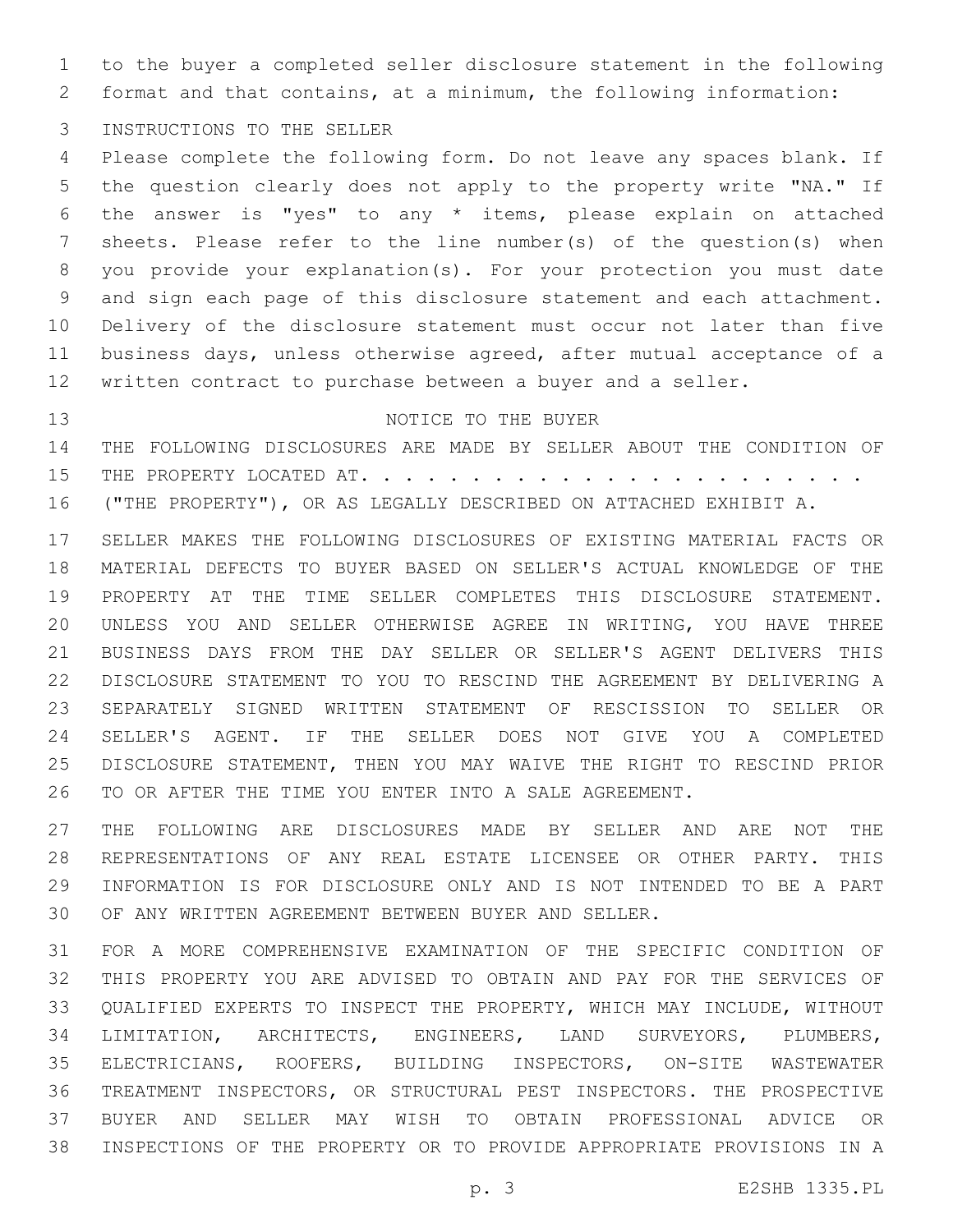| 1            |                                                                              |                           |                          |                                   | CONTRACT BETWEEN THEM WITH RESPECT TO ANY ADVICE, INSPECTION, DEFECTS             |  |  |
|--------------|------------------------------------------------------------------------------|---------------------------|--------------------------|-----------------------------------|-----------------------------------------------------------------------------------|--|--|
| $\mathbf{2}$ | OR WARRANTIES.                                                               |                           |                          |                                   |                                                                                   |  |  |
| 3            |                                                                              |                           |                          |                                   | Seller $\ldots$ is/ $\ldots$ is not occupying the property.                       |  |  |
| 4            |                                                                              |                           |                          | <b>I. SELLER'S DISCLOSURES:</b>   |                                                                                   |  |  |
| 5            | *If you answer "Yes" to a question with an asterisk (*), please explain your |                           |                          |                                   |                                                                                   |  |  |
| 6            |                                                                              |                           |                          |                                   | answer and attach documents, if available and not otherwise publicly recorded. If |  |  |
| 7            |                                                                              |                           |                          | necessary, use an attached sheet. |                                                                                   |  |  |
| 8            |                                                                              |                           |                          |                                   | 1. TITLE                                                                          |  |  |
| 9            |                                                                              | [ ] Yes                   | $\lceil \cdot \rceil$ No | [ ] Don't know                    | A. Do you have legal authority to sell                                            |  |  |
| 10           |                                                                              |                           |                          |                                   | the property? If no, please explain.                                              |  |  |
| 11           |                                                                              | $\lceil \cdot \rceil$ Yes | $\lceil \cdot \rceil$ No | [] Don't know                     | *B. Is title to the property subject to                                           |  |  |
| 12           |                                                                              |                           |                          |                                   | any of the following?                                                             |  |  |
| 13           |                                                                              |                           |                          |                                   | (1) First right of refusal                                                        |  |  |
| 14           |                                                                              |                           |                          |                                   | (2) Option                                                                        |  |  |
| 15           |                                                                              |                           |                          |                                   | (3) Lease or rental agreement                                                     |  |  |
| 16           |                                                                              |                           |                          |                                   | (4) Life estate?                                                                  |  |  |
| 17           |                                                                              | [ ] Yes                   | $\lceil \cdot \rceil$ No | [ ] Don't know                    | *C. Are there any encroachments,                                                  |  |  |
| 18           |                                                                              |                           |                          |                                   | boundary agreements, or boundary                                                  |  |  |
| 19           |                                                                              |                           |                          |                                   | disputes?                                                                         |  |  |
| 20           |                                                                              | $\lceil$   Yes            | $\lceil \cdot \rceil$ No | [] Don't know                     | *D. Is there a private road or easement                                           |  |  |
| 21           |                                                                              |                           |                          |                                   | agreement for access to the property?                                             |  |  |
| 22           |                                                                              | [ ] Yes                   | $\lceil \cdot \rceil$ No | [] Don't know                     | *E. Are there any rights-of-way,                                                  |  |  |
| 23           |                                                                              |                           |                          |                                   | easements, or access limitations that                                             |  |  |
| 24           |                                                                              |                           |                          |                                   | may affect the Buyer's use of the                                                 |  |  |
| 25           |                                                                              |                           |                          |                                   | property?                                                                         |  |  |
| 26           |                                                                              | [ ] Yes                   | $\lceil \cdot \rceil$ No | [ ] Don't know                    | *F. Are there any written agreements                                              |  |  |
| 27           |                                                                              |                           |                          |                                   | for joint maintenance of an easement                                              |  |  |
| 28           |                                                                              |                           |                          |                                   | or right-of-way?                                                                  |  |  |
| 29           |                                                                              | $\lceil$   Yes            | $\lceil \cdot \rceil$ No | [] Don't know                     | *G. Is there any study, survey project,                                           |  |  |
| 30           |                                                                              |                           |                          |                                   | or notice that would adversely affect                                             |  |  |
| 31           |                                                                              |                           |                          |                                   | the property?                                                                     |  |  |
| 32           |                                                                              | $\lceil \cdot \rceil$ Yes | $\lceil \cdot \rceil$ No | [] Don't know                     | *H. Are there any pending or existing                                             |  |  |
| 33           |                                                                              |                           |                          |                                   | assessments against the property?                                                 |  |  |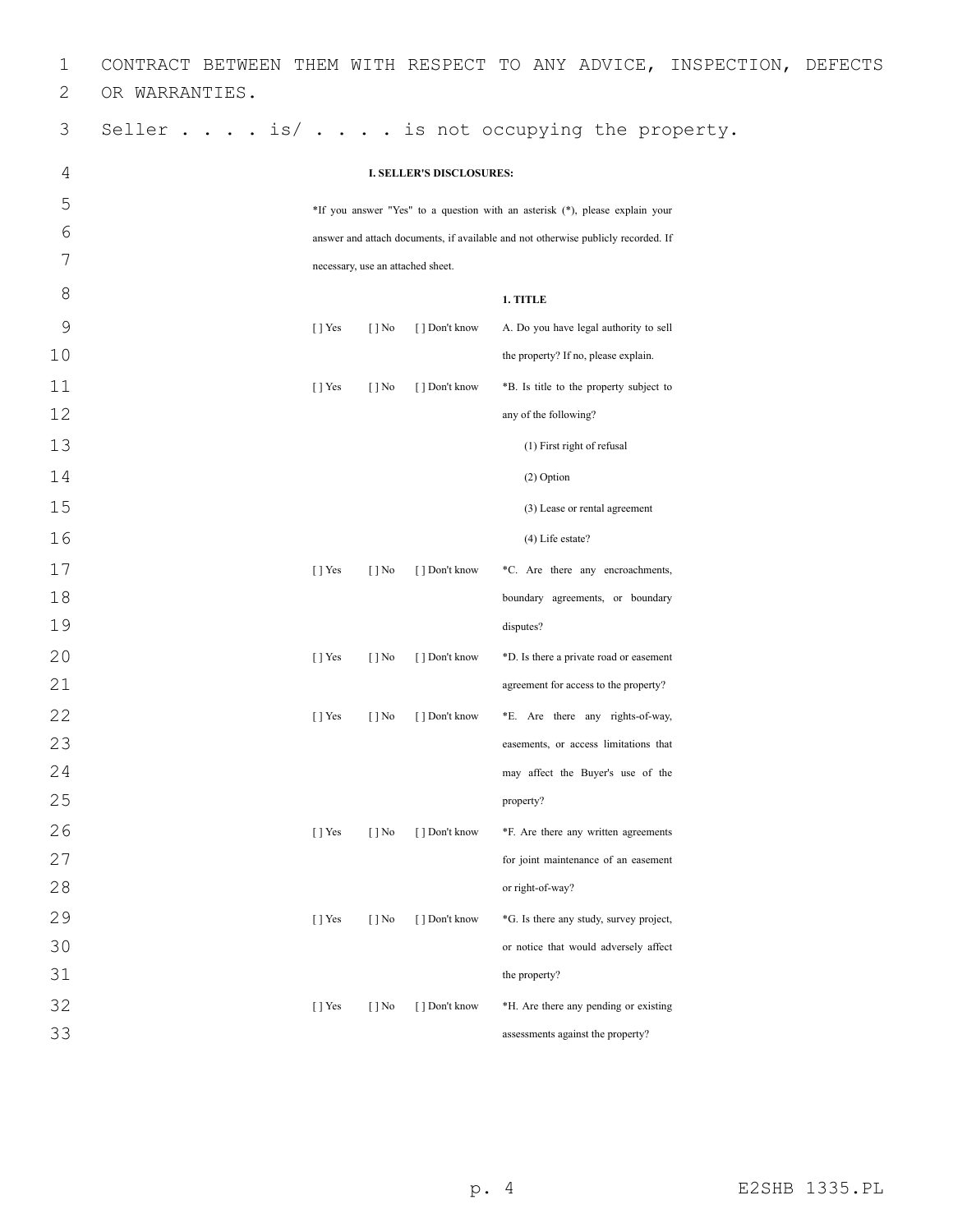| $\mathbf 1$    | [] Yes         | $[ ]$ No                 | [ ] Don't know | *I. Are there any zoning violations,     |
|----------------|----------------|--------------------------|----------------|------------------------------------------|
| $\overline{2}$ |                |                          |                | nonconforming uses, or any unusual       |
| 3              |                |                          |                | restrictions on the property that would  |
| $\sqrt{4}$     |                |                          |                | affect<br>future<br>construction<br>or   |
| 5              |                |                          |                | remodeling?                              |
| 6              | [] Yes         | $\lceil \cdot \rceil$ No | [] Don't know  | *J. Is there a boundary survey for the   |
| 7              |                |                          |                | property?                                |
| 8              | $[$ ] Yes      | $[$   No                 | [] Don't know  | Are<br>there any<br>*K.<br>covenants,    |
| 9              |                |                          |                | conditions, or restrictions recorded     |
| 10             |                |                          |                | against the property?                    |
| 11             |                |                          |                | NOTICE<br>TO T<br>THE<br><b>BUYER:</b>   |
| 12             |                |                          |                | Covenants or deed restrictions based     |
| 13             |                |                          |                | on race, creed, sexual orientation, or   |
| 14             |                |                          |                | other protected class were voided by     |
| 15             |                |                          |                | RCW<br>49.60.224<br>and<br>are           |
| 16             |                |                          |                | unenforceable. Washington law allows     |
| 17             |                |                          |                | for the illegal language to be struck by |
| 18             |                |                          |                | bringing an action in superior court or  |
| 19             |                |                          |                | by the free recording of a restrictive   |
| 20             |                |                          |                | covenant modification document.          |
| 21             |                |                          |                | Many county auditor websites provide     |
| 22             |                |                          |                | a short form with instructions on this   |
| 23             |                |                          |                | process.                                 |
| 24             |                |                          |                | 2. WATER                                 |
| 25             |                |                          |                | A. Household Water                       |
| 26             |                |                          |                | (1) The source of water for the          |
| 27             |                |                          |                | property is:                             |
| 28             |                |                          |                | [ ] Private or publicly owned            |
| 29             |                |                          |                | water system                             |
| 30             |                |                          |                | [ ] Private well serving only the        |
| 31             |                |                          |                | subject property                         |
| 32             |                |                          |                | *[] Other water system                   |
| 33             | $\lceil$   Yes | $\lceil \cdot \rceil$ No | [ ] Don't know | *If shared, are there any written        |
| 34             |                |                          |                | agreements?                              |
| 35             | [] Yes         | $\lceil \cdot \rceil$ No | [ ] Don't know | $*(2)$ Is there an easement              |
| 36             |                |                          |                | (recorded or unrecorded) for             |
| 37             |                |                          |                | access to and/or maintenance of          |
| 38             |                |                          |                | the water source?                        |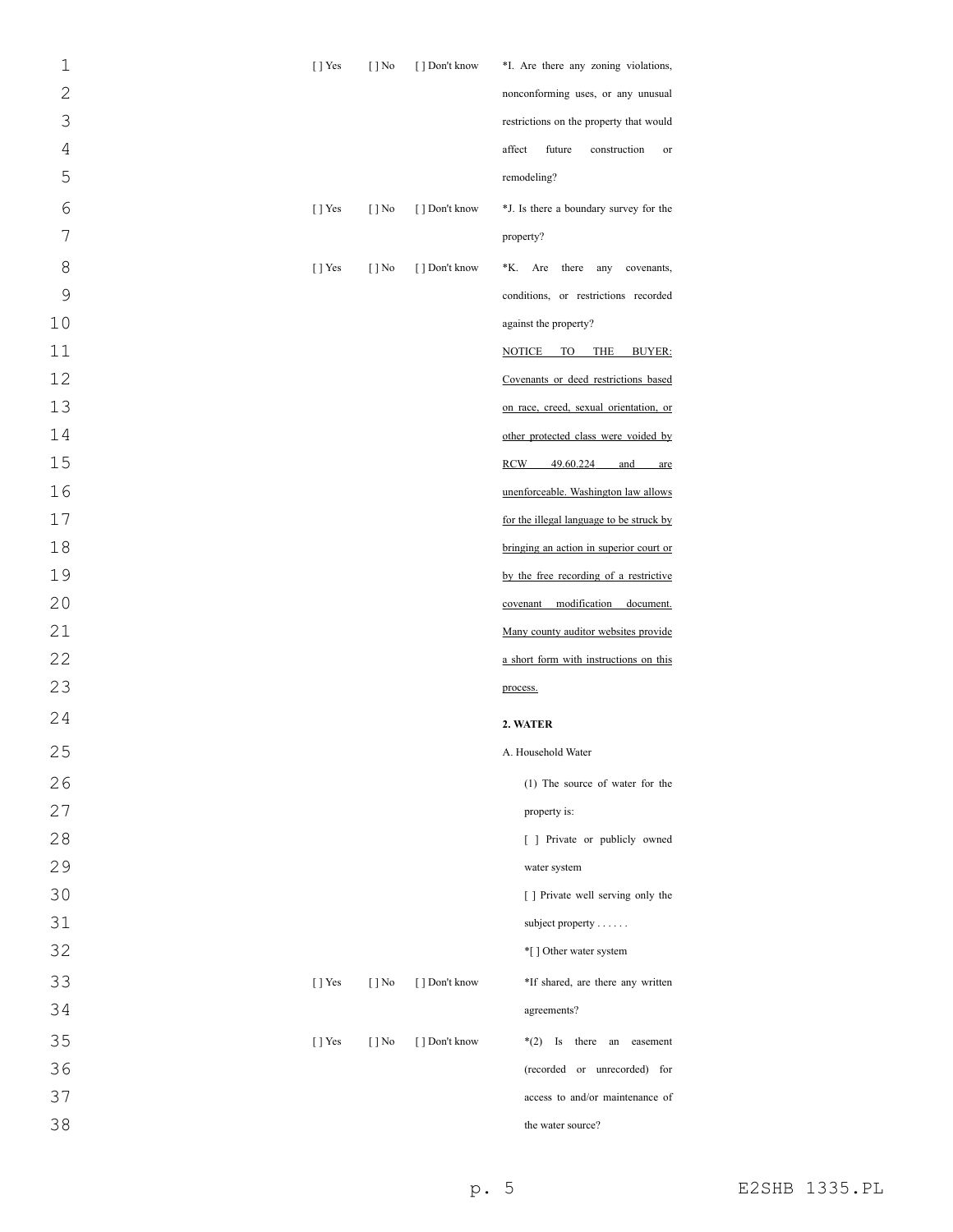| $\mathbf 1$    | $[$ T Yes | $[ ]$ No                 | [ ] Don't know | $*(3)$ Are there any problems or    |
|----------------|-----------|--------------------------|----------------|-------------------------------------|
| $\overline{c}$ |           |                          |                | repairs needed?                     |
| 3              | $[$ ] Yes | $[ ]$ No                 | [ ] Don't know | (4) During your ownership, has      |
| $\sqrt{4}$     |           |                          |                | the source provided an adequate     |
| 5              |           |                          |                | year-round supply of potable        |
| 6              |           |                          |                | water? If no, please explain.       |
| 7              | $[$ ] Yes | $[ ]$ No                 | [] Don't know  | $*(5)$ Are there any<br>water       |
| 8              |           |                          |                | treatment<br>systems<br>for<br>the  |
| 9              |           |                          |                | property? If yes,<br>they<br>are    |
| 10             |           |                          |                | [] Leased [] Owned                  |
| 11             | $[$ ] Yes | $[ ]$ No                 | [ ] Don't know | *(6) Are there any water rights     |
| 12             |           |                          |                | for the property associated with    |
| 13             |           |                          |                | its domestic water supply, such as  |
| 14             |           |                          |                | a water right permit, certificate,  |
| 15             |           |                          |                | or claim?                           |
| 16             | $[$ ] Yes | $[ ]$ No                 | [ ] Don't know | (a) If yes, has the water right     |
| 17             |           |                          |                | permit, certificate, or claim been  |
| 18             |           |                          |                | transferred,<br>assigned,<br>or     |
| 19             |           |                          |                | changed?                            |
| 20             |           |                          |                | *(b) If yes, has all or any portion |
| 21             |           |                          |                | of the water right not been used    |
| 22             |           |                          |                | for five or more successive         |
| 23             |           |                          |                | years?                              |
| 24             | $[$ T Yes | $[ ]$ No                 | [] Don't know  | *(7) Are there any defects in the   |
| 25             |           |                          |                | operation of the water system       |
| 26             |           |                          |                | (e.g. pipes, tank, pump, etc.)?     |
| 27             |           |                          |                | <b>B.</b> Irrigation Water          |
| 28             | $[$ ] Yes | $\lceil \cdot \rceil$ No | [ ] Don't know | (1) Are there any irrigation water  |
| 29             |           |                          |                | rights for the property, such as a  |
| 30             |           |                          |                | water right permit, certificate, or |
| 31             |           |                          |                | claim?                              |
| 32             | [ ] Yes   | $[ ]$ No                 | [ ] Don't know | *(a) If yes, has all or any portion |
| 33             |           |                          |                | of the water right not been used    |
| 34             |           |                          |                | for five or more successive         |
| 35             |           |                          |                | years?                              |
| 36             | [ ] Yes   | $[ ]$ No                 | [ ] Don't know | *(b) If so, is the certificate      |
| 37             |           |                          |                | available? (If yes, please attach a |
| 38             |           |                          |                | copy.)                              |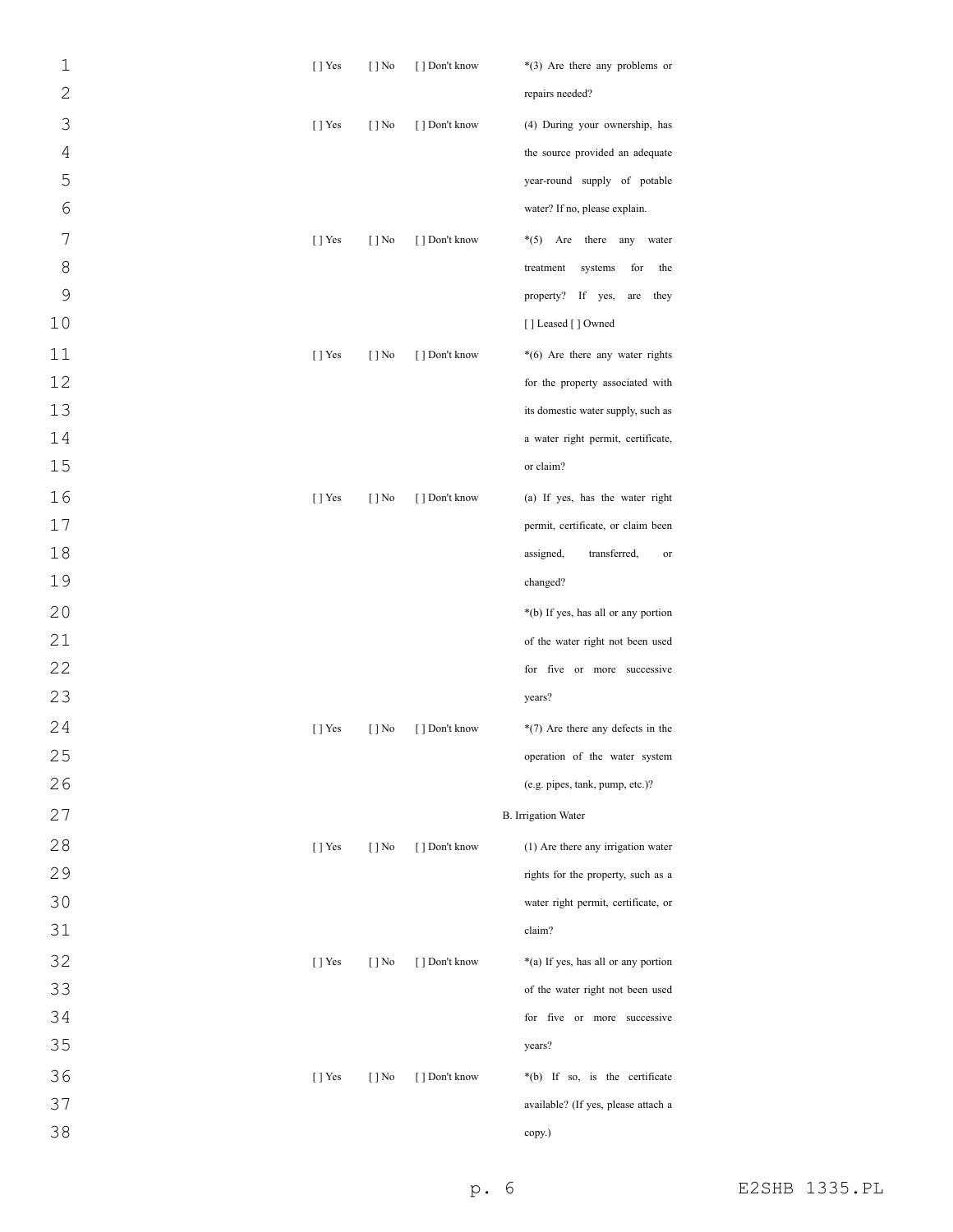| $\mathbf 1$    | $[ ]$ Yes      | $[ ]$ No                 | [ ] Don't know | *(c) If so, has the water right                                 |
|----------------|----------------|--------------------------|----------------|-----------------------------------------------------------------|
| $\overline{2}$ |                |                          |                | permit, certificate, or claim been                              |
| 3              |                |                          |                | assigned,<br>transferred,<br>or                                 |
| $\overline{4}$ |                |                          |                | changed?                                                        |
| 5              | $[ ]$ Yes      | $[ ]$ No                 | [ ] Don't know | *(2) Does the property receive                                  |
| 6              |                |                          |                | irrigation water from a ditch                                   |
| 7              |                |                          |                | company, irrigation district, or                                |
| 8              |                |                          |                | other entity? If so, please identify                            |
| $\mathsf 9$    |                |                          |                | the entity that supplies water to                               |
| 10             |                |                          |                | the property:                                                   |
| 11             |                |                          |                | C. Outdoor Sprinkler System                                     |
| 12             | $[ ]$ Yes      | $[ ]$ No                 | [ ] Don't know | (1) Is there an outdoor sprinkler                               |
| 13             |                |                          |                | system for the property?                                        |
| 14             | [] Yes         | $[ ]$ No                 | [ ] Don't know | *(2) If yes, are there any defects                              |
| 15             |                |                          |                | in the system?                                                  |
| 16             | [] Yes         | $[ ]$ No                 | [ ] Don't know | *(3) If yes, is the sprinkler                                   |
| 17             |                |                          |                | system connected to irrigation                                  |
| 18             |                |                          |                | water?                                                          |
|                |                |                          |                |                                                                 |
| 19             |                |                          |                |                                                                 |
| 20             |                |                          |                | <b>SEWER/ON-SITE</b><br><b>SEWAGE</b><br>3.                     |
|                |                |                          |                | <b>SYSTEM</b>                                                   |
| 21             |                |                          |                | A. The property is served by:                                   |
| 22             |                |                          |                | [] Public sewer system,<br>[ ] On-site sewage system (including |
| 23             |                |                          |                | pipes, tanks, drainfields, and all other                        |
| 24<br>25       |                |                          |                | component parts)                                                |
| 26             |                |                          |                | [ ] Other disposal system, please                               |
| 27             |                |                          |                | describe:                                                       |
| 28             | $\lceil$   Yes | $\lceil \cdot \rceil$ No | [ ] Don't know | B. If public sewer system service is                            |
| 29             |                |                          |                | available to the property, is the house                         |
| 30             |                |                          |                | connected to the sewer main? If no,                             |
| 31             |                |                          |                | please explain.                                                 |
| 32             | [] Yes         | $\lceil \cdot \rceil$ No | [ ] Don't know | *C. Is the property subject to any                              |
| 33             |                |                          |                | sewage system fees or charges in                                |
| 34             |                |                          |                | addition to those covered in your                               |
| 35             |                |                          |                | regularly billed sewer or on-site                               |
| 36             |                |                          |                | sewage system maintenance service?                              |
| 37             |                |                          |                | D. If the property is connected to an                           |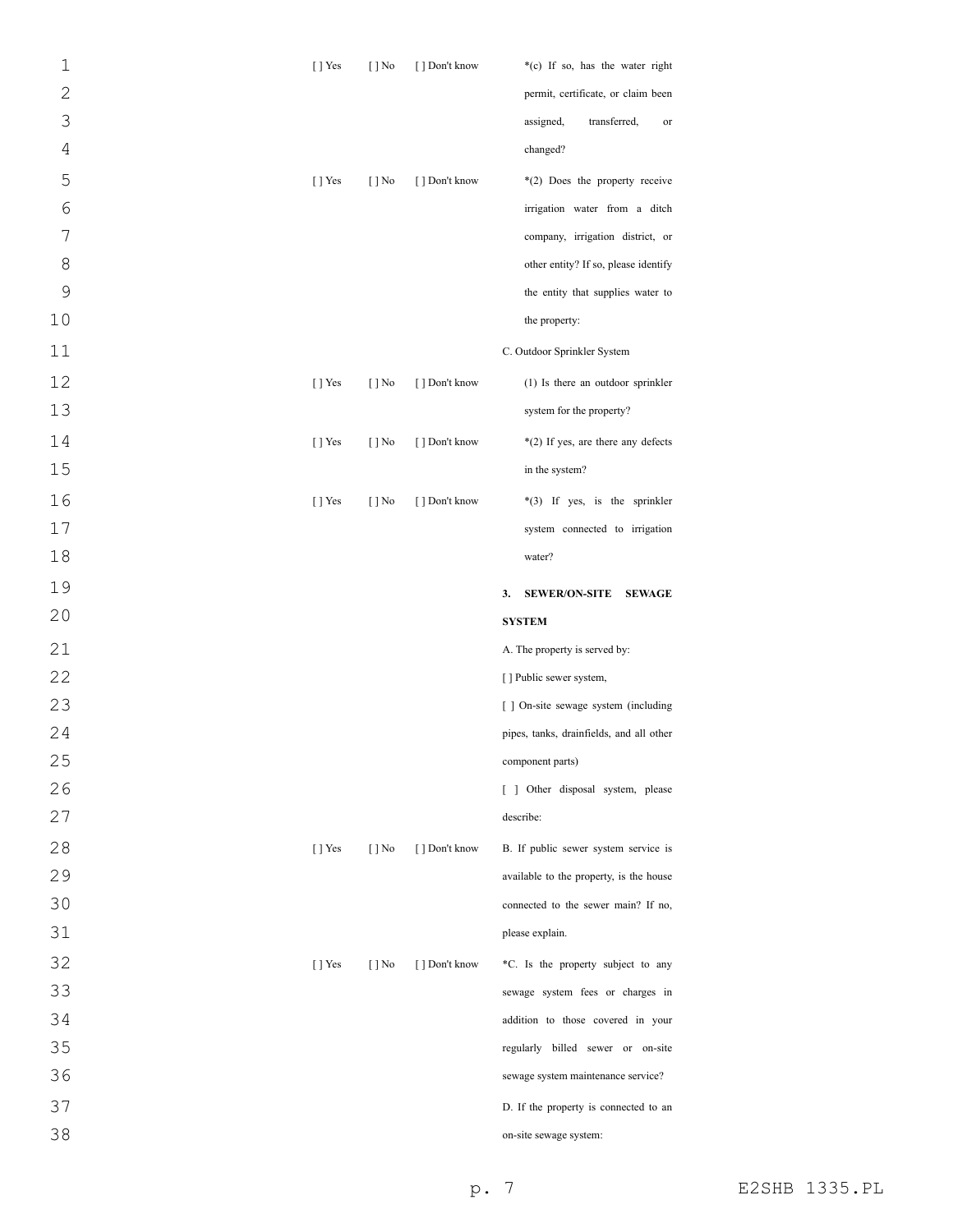| 1              | $[$ T Yes      | $[ ]$ No                 | [ ] Don't know               | *(1) Was a permit issued for its                        |
|----------------|----------------|--------------------------|------------------------------|---------------------------------------------------------|
| $\overline{c}$ |                |                          |                              | construction, and was it approved                       |
| 3              |                |                          |                              | by the local health department or                       |
| $\overline{4}$ |                |                          |                              | district<br>following<br>its                            |
| 5              |                |                          |                              | construction?                                           |
| 6              |                |                          |                              | (2) When was it last pumped?                            |
| 7              |                |                          |                              |                                                         |
| 8              | $[$ T Yes      | $[ ]$ No                 | [ ] Don't know               | $*(3)$ Are there any defects in the                     |
| 9              |                |                          |                              | operation of the on-site sewage                         |
| 10             |                |                          |                              | system?                                                 |
| 11             |                |                          | [ ] Don't know               | (4) When was it last inspected?                         |
| 12             |                |                          |                              |                                                         |
| 13             |                |                          |                              | By whom: $\dots \dots \dots \dots \dots \dots$          |
| 14             |                |                          | [ ] Don't know               | (5) For how many bedrooms was                           |
| 15             |                |                          |                              | the<br>on-site<br>sewage<br>system                      |
| 16             |                |                          |                              | approved?                                               |
| 17             |                |                          |                              | . bedrooms                                              |
| 18             | $[$ T Yes      | $[ ]$ No                 | [ ] Don't know               | E. Are all plumbing fixtures, including                 |
| 19             |                |                          |                              | laundry drain, connected to the                         |
| 20             |                |                          |                              | sewer/on-site sewage system? If no,                     |
| 21             |                |                          |                              |                                                         |
| 22             | $[$ T Yes      | $[ ]$ No                 | [ ] Don't know               | *F. Have there been any changes or                      |
| 23             |                |                          |                              | repairs to the on-site sewage system?                   |
| 24             | [ ] Yes        | $\left[\ \right]$ No     | $\left[\ \right]$ Don't know | G. Is the on-site sewage system,                        |
| 25             |                |                          |                              | including the drainfield, located                       |
| 26             |                |                          |                              | entirely within the boundaries of the                   |
| 27             |                |                          |                              | property? If no, please explain.                        |
| 28             |                |                          |                              |                                                         |
| 29             | $\lceil$   Yes | $\lceil \cdot \rceil$ No | [ ] Don't know               | *H. Does the on-site sewage system                      |
| 30             |                |                          |                              | require monitoring and maintenance                      |
| 31             |                |                          |                              | services more frequently than once a                    |
| 32             |                |                          |                              | year?                                                   |
| 33             |                |                          |                              |                                                         |
| 34             |                |                          |                              | NOTICE: IF THIS RESIDENTIAL REAL PROPERTY DISCLOSURE    |
| 35             |                |                          |                              | STATEMENT IS BEING COMPLETED FOR NEW CONSTRUCTION WHICH |
| 36             |                |                          |                              | HAS NEVER BEEN OCCUPIED, THE SELLER IS NOT REQUIRED TO  |
| 37             |                |                          |                              | COMPLETE THE QUESTIONS LISTED IN ITEM 4. STRUCTURAL OR  |
| 38             |                |                          | ITEM 5. SYSTEMS AND FIXTURES |                                                         |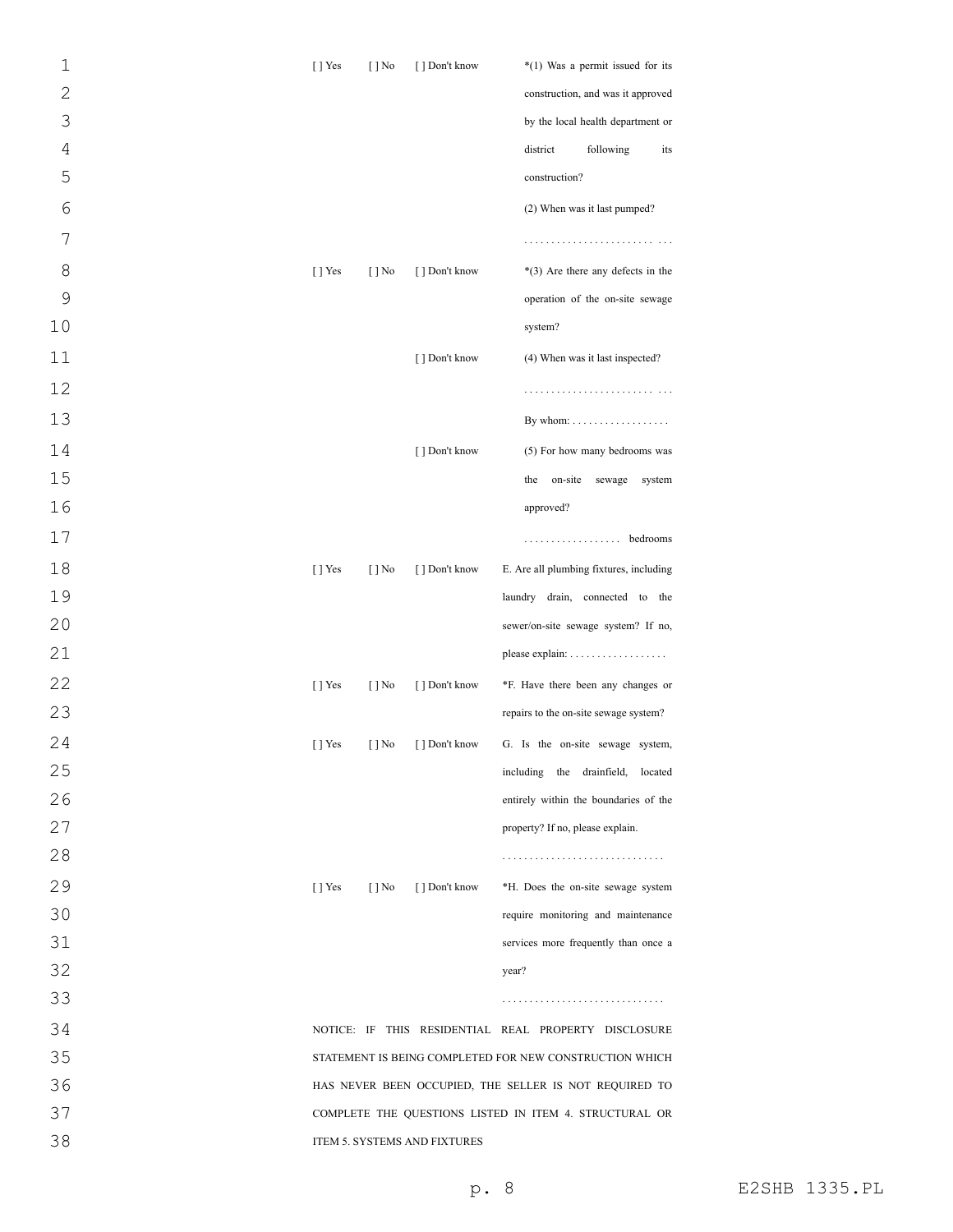| 1            |           |                          |                |                       | <b>4. STRUCTURAL</b>           |                                         |
|--------------|-----------|--------------------------|----------------|-----------------------|--------------------------------|-----------------------------------------|
| $\mathbf{2}$ | $[$ T Yes | $\lceil \cdot \rceil$ No | [] Don't know  |                       |                                | *A. Has the roof leaked within the last |
| 3            |           |                          |                |                       | five years?                    |                                         |
| 4            | $[$ T Yes | $[ ]$ No                 | [] Don't know  |                       |                                | *B. Has the basement flooded or         |
| 5            |           |                          |                |                       | leaked?                        |                                         |
| 6            | $[$ T Yes | $[$ ] No                 | [] Don't know  |                       |                                | *C. Have there been any conversions,    |
| 7            |           |                          |                |                       | additions, or remodeling?      |                                         |
| 8            | $[$ T Yes | $[ ]$ No                 | [ ] Don't know |                       |                                | *(1) If yes, were all building          |
| 9            |           |                          |                |                       | permits obtained?              |                                         |
| 10           | $[$ T Yes | $[ ]$ No                 | [ ] Don't know |                       |                                | *(2) If yes, were all final             |
| 11           |           |                          |                |                       |                                | inspections obtained?                   |
| 12           | $[$ T Yes | $[$ ] No                 | [ ] Don't know |                       |                                | D. Do you know the age of the house?    |
| 13           |           |                          |                |                       |                                | If yes, year of original construction:  |
| 14           | $[$ T Yes | $[$ ] No                 | [ ] Don't know |                       |                                | *E. Has there been any settling,        |
| 15           |           |                          |                |                       |                                | slippage, or sliding of the property or |
| 16           |           |                          |                |                       | its improvements?              |                                         |
| 17           | $[ ]$ Yes | $[ ]$ No                 | [] Don't know  |                       |                                | *F. Are there any defects with the      |
| 18           |           |                          |                |                       |                                | following: (If yes, please check        |
| 19           |           |                          |                |                       | applicable items and explain.) |                                         |
| 20           |           | $\Box$ Foundations       |                | $\Box$ Decks          |                                | □ Exterior Walls                        |
| 21           |           | $\Box$ Chimneys          |                | $\Box$ Interior Walls |                                | □ Fire Alarm                            |
| 22           |           | $\Box$ Doors             |                | $\Box$ Windows        |                                | $\Box$ Patio                            |
|              |           |                          |                |                       |                                |                                         |
| 23           |           | $\Box$ Ceilings          |                | □ Slab Floors         |                                | $\Box$ Driveways                        |
| 24           |           | $\Box$ Pools             |                | $\Box$ Hot Tub        |                                | $\Box$ Sauna                            |
| 25           |           | $\Box$ Sidewalks         |                | $\Box$ Outbuildings   |                                | $\Box$ Fireplaces                       |
| 26           |           | $\Box$ Garage Floors     |                | $\Box$ Walkways       |                                | $\Box$ Siding                           |
| 27           |           | $\Box$ Other             |                | $\Box$ Woodstoves     |                                | $\Box$ Elevators                        |
| 28           |           | □ Incline Elevators      |                | □ Stairway Chair      |                                | □ Wheelchair Lifts                      |
| 29           |           |                          |                | Lifts                 |                                |                                         |
| 30           | [] Yes    | $[ ]$ No                 | [ ] Don't know |                       |                                | *G. Was a structural pest or "whole     |
| 31           |           |                          |                |                       |                                | house" inspection done? If yes, when    |
| 32           |           |                          |                |                       |                                | and by whom was the inspection          |
| 33           |           |                          |                |                       |                                |                                         |
| 34           | $[ ]$ Yes | $[$ ] No                 | [ ] Don't know |                       |                                | H. During your ownership, has the       |
| 35           |           |                          |                |                       |                                | property had any wood destroying        |
| 36           |           |                          |                |                       | organism or pest infestation?  |                                         |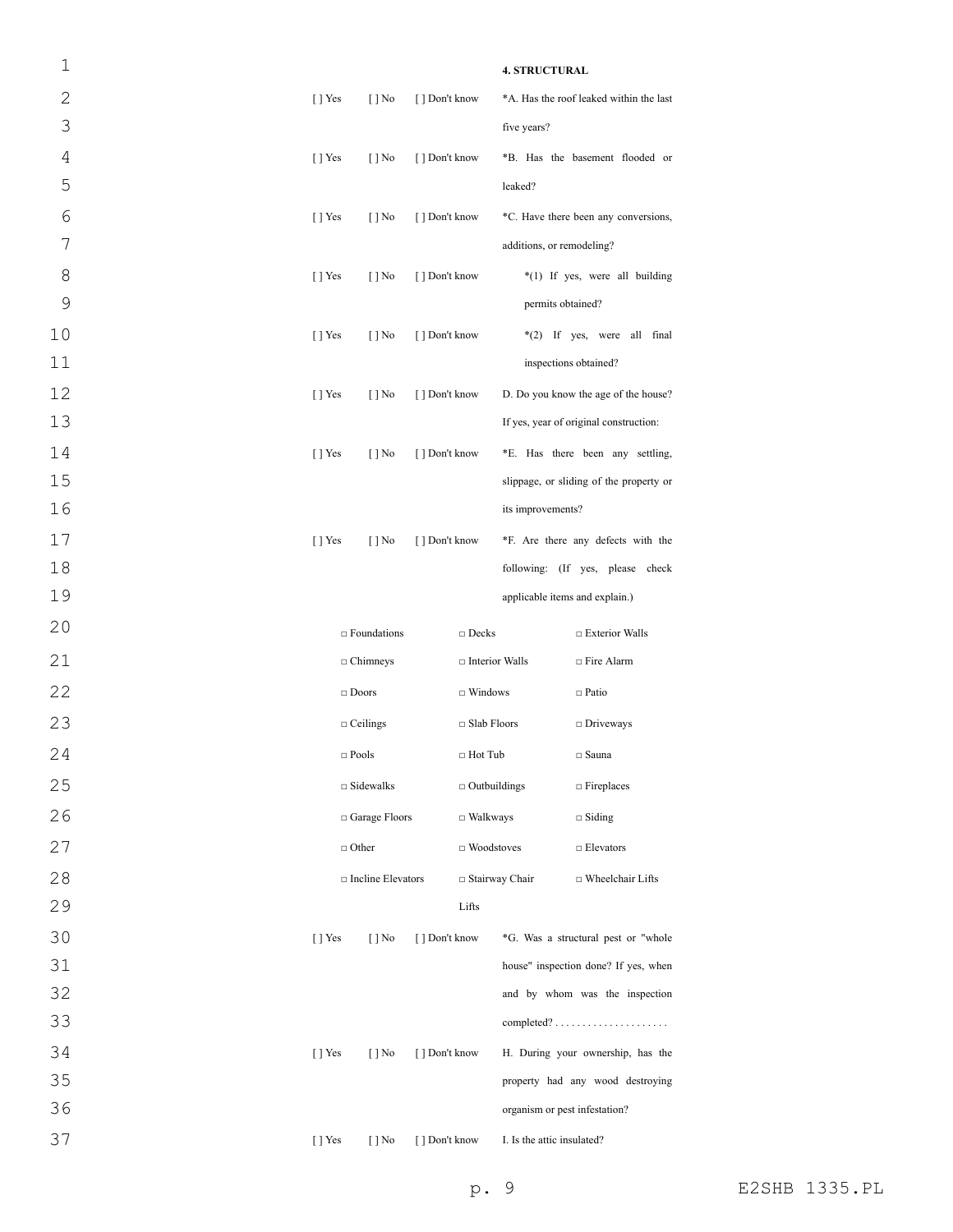| $\mathbf 1$    | $\lceil$   Yes | $\lceil \cdot \rceil$ No | [ ] Don't know | J. Is the basement insulated?            |
|----------------|----------------|--------------------------|----------------|------------------------------------------|
| $\mathbf{2}$   |                |                          |                | <b>5. SYSTEMS AND FIXTURES</b>           |
| 3              |                |                          |                | *A. If any of the following systems or   |
| $\overline{4}$ |                |                          |                | fixtures are included with the transfer, |
| 5              |                |                          |                | are there any defects? If yes, please    |
| 6              |                |                          |                | explain.                                 |
| 7              | $[$ T Yes      | $[$ ] No                 | [ ] Don't know | Electrical<br>system,<br>including       |
| 8              |                |                          |                | wiring, switches, outlets, and           |
| 9              |                |                          |                | service                                  |
| 10             | [] Yes         | $[ ]$ No                 | [ ] Don't know | Plumbing<br>system,<br>including         |
| 11             |                |                          |                | faucets, fixtures, and<br>pipes,         |
| 12             |                |                          |                | toilets                                  |
| 13             | [] Yes         | $[ ]$ No                 | [ ] Don't know | Hot water tank                           |
| 14             | $[$ T Yes      | $[$ ] No                 | [] Don't know  | Garbage disposal                         |
| 15             | [] Yes         | $[ ]$ No                 | [] Don't know  | Appliances                               |
| 16             | $[$ T Yes      | $[$ ] No                 | [ ] Don't know | Sump pump                                |
| 17             | $[$ T Yes      | $[$ ] No                 | [ ] Don't know | Heating and cooling systems              |
| 18             | [] Yes         | $[ ]$ No                 | [ ] Don't know | Security system                          |
| 19             |                |                          |                | [] Owned [] Leased                       |
| 20             |                |                          |                |                                          |
| 21             |                |                          |                | *B. If any of the following fixtures or  |
| 22             |                |                          |                | property is included with the transfer,  |
| 23             |                |                          |                | are they leased? (If yes, please attach  |
| 24             |                |                          |                | copy of lease.)                          |
| 25             | [ ] Yes        | $[ ]$ No                 | [ ] Don't know | Security system                          |
| 26             | [ ] Yes        | $[ ]$ No                 | [ ] Don't know | Tanks (type): $\dots$ .                  |
| 27             | $[$ T Yes      | $[ ]$ No                 | [] Don't know  | Satellite dish                           |
| 28             |                |                          |                | Other: $\dots$                           |
| 29             |                |                          |                | *C. Are any of the following kinds of    |
| 30             |                |                          |                | wood burning appliances present at       |
| 31             |                |                          |                | the property?                            |
| 32             | [ ] Yes        | $[ ]$ No                 | [ ] Don't know | (1) Woodstove?                           |
| 33             | $[$ T Yes      | $[$ ] No                 | [ ] Don't know | (2) Fireplace insert?                    |
| 34             | [ ] Yes        | $\lceil \cdot \rceil$ No | [ ] Don't know | (3) Pellet stove?                        |
| 35             | [ ] Yes        | $[ ]$ No                 | [] Don't know  | (4) Fireplace?                           |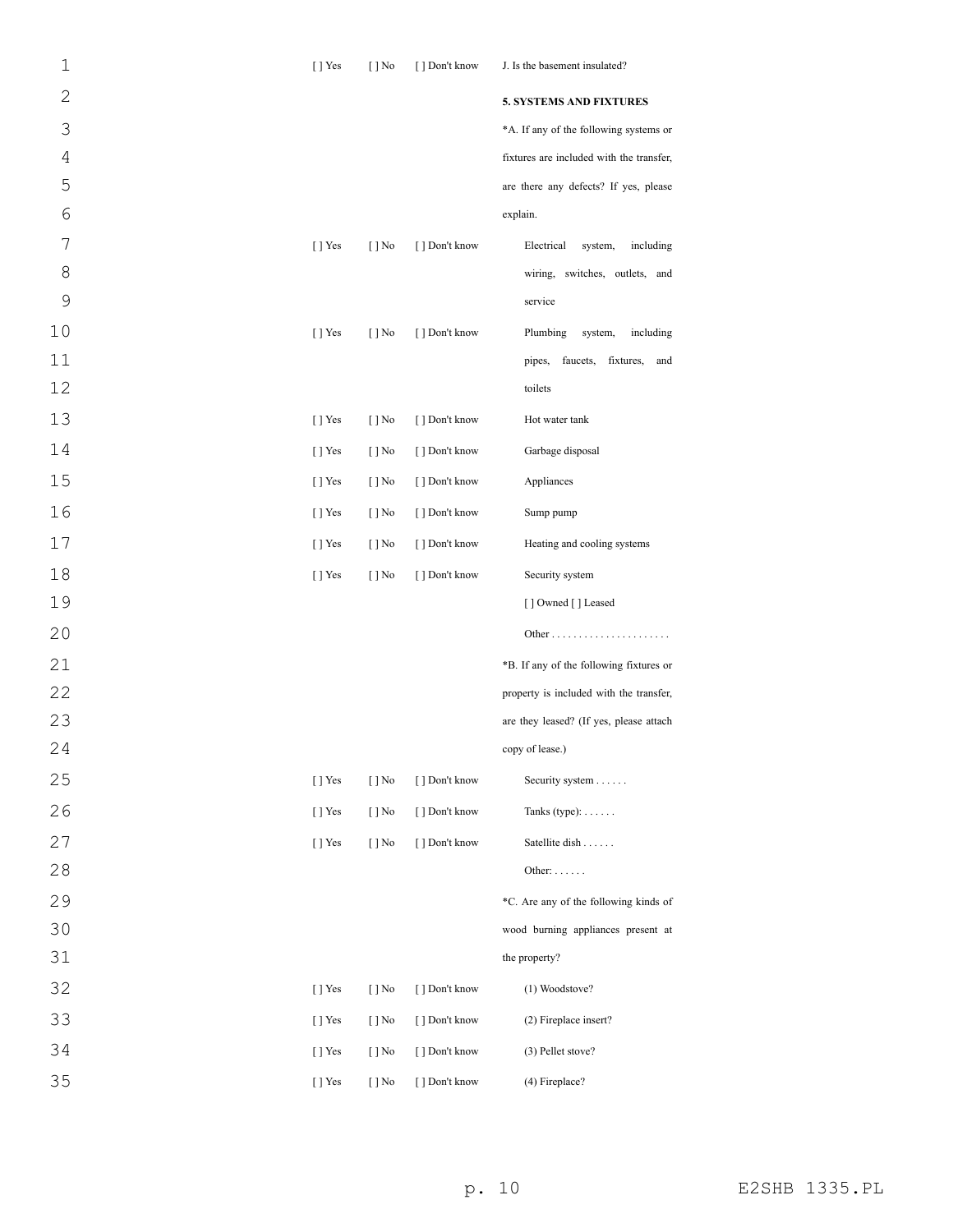| $\mathbf 1$    | [] Yes    | $[ ]$ No                 | [] Don't know  | If yes, are all of the (1)                   |
|----------------|-----------|--------------------------|----------------|----------------------------------------------|
| $\overline{2}$ |           |                          |                | woodstoves or (2) fireplace                  |
| 3              |           |                          |                | inserts certified by the U.S.                |
| $\sqrt{4}$     |           |                          |                | Environmental<br>Protection                  |
| 5              |           |                          |                | Agency<br>clean<br>burning<br>as             |
| 6              |           |                          |                | appliances to improve air quality            |
| 7              |           |                          |                | and public health?                           |
| 8              | $[$ T Yes | $\lceil \cdot \rceil$ No | [ ] Don't know | D. Is the property located within a          |
| 9              |           |                          |                | city, county, or district or within a        |
| 10             |           |                          |                | department of natural resources fire         |
| 11             |           |                          |                | protection zone that provides fire           |
| 12             |           |                          |                | protection services?                         |
| 13             | $[ ]$ Yes | $\lceil \cdot \rceil$ No | [ ] Don't know | E. Is the property equipped with             |
| 14             |           |                          |                | carbon monoxide alarms?                      |
| 15             |           |                          |                | (Note: Pursuant to RCW 19.27.530,            |
| 16             |           |                          |                | seller must equip the residence with         |
| 17             |           |                          |                | carbon monoxide alarms as required           |
| 18             |           |                          |                | by the state building code.)                 |
| 19             | [] Yes    | $[ ]$ No                 | [ ] Don't know | F. Is the property equipped with             |
| 20             |           |                          |                | smoke detection devices?                     |
| 21             |           |                          |                | (Note: Pursuant to RCW 43.44.110, if         |
| 22             |           |                          |                | the property is not equipped with at         |
| 23             |           |                          |                | least one smoke detection device, at         |
| 24             |           |                          |                | least one must be provided by the            |
| 25             |           |                          |                | seller.)                                     |
| 26             |           |                          |                | <b>6. HOMEOWNERS'</b>                        |
| 27             |           |                          |                | ASSOCIATION/COMMON                           |
| 28             |           |                          |                | <b>INTERESTS</b>                             |
| 29             | $[$ T Yes | $\lceil \cdot \rceil$ No | [] Don't know  | Is<br>there<br>Homeowners'<br>А.<br>$\rm{a}$ |
| 30             |           |                          |                | Association? Name of Association and         |
| 31             |           |                          |                | contact information for an officer,          |
| 32             |           |                          |                | director, employee, or other authorized      |
| 33             |           |                          |                | agent, if any, who may provide the           |
| 34             |           |                          |                | association's<br>financial<br>statements,    |
| 35             |           |                          |                | minutes, bylaws, fining policy, and          |
| 36             |           |                          |                | other information that is not publicly       |
| 37             |           |                          |                | available:                                   |
| 38             | [] Yes    | $\lceil \cdot \rceil$ No | [ ] Don't know | there regular<br>periodic<br>В.<br>Are       |
| 39             |           |                          |                | assessments:                                 |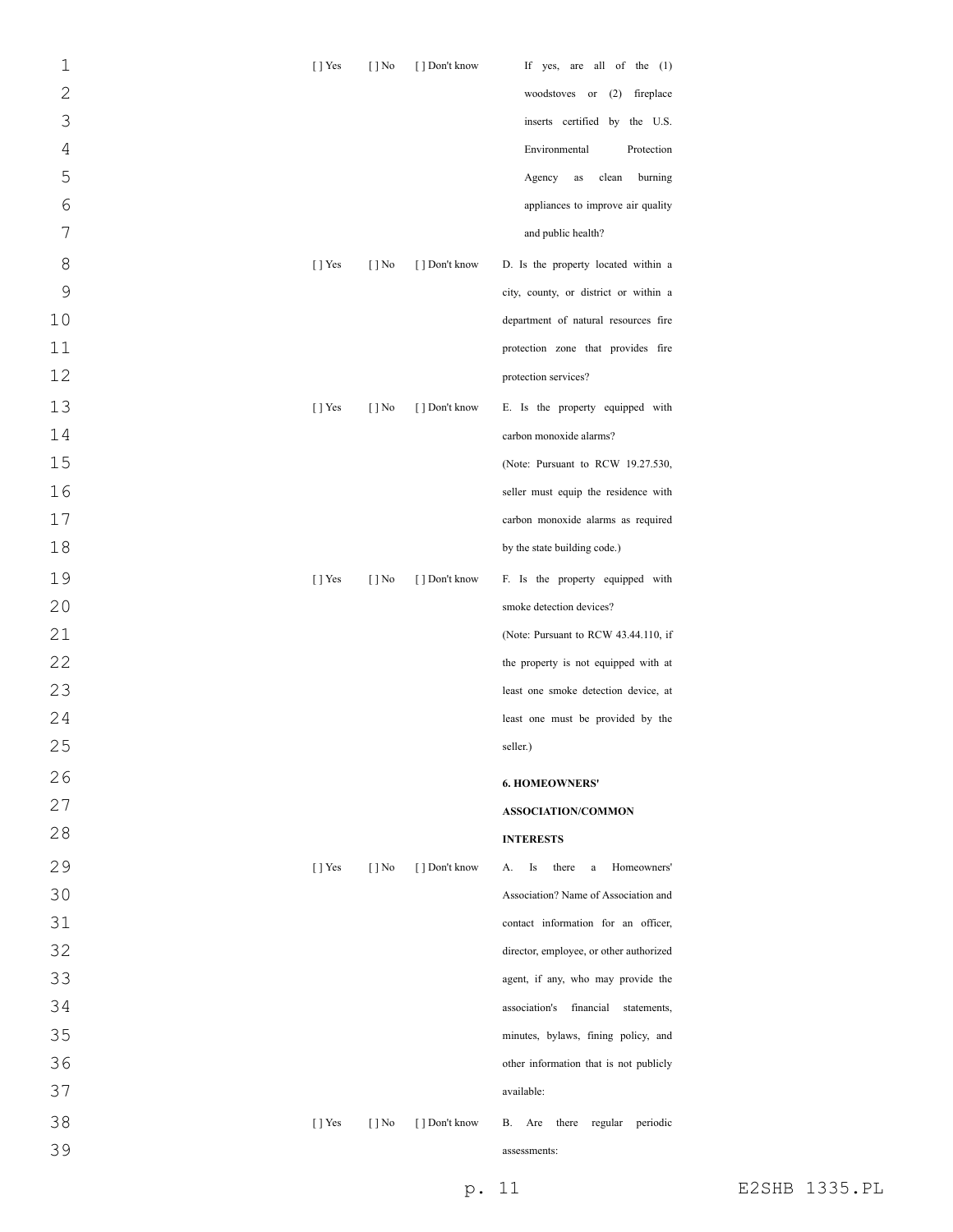| $\mathbf{1}$   |           |                          |                | \$per [] Month [] Year                   |
|----------------|-----------|--------------------------|----------------|------------------------------------------|
| $\overline{2}$ |           |                          |                |                                          |
| 3              | $[$ T Yes | $\lceil \cdot \rceil$ No | [ ] Don't know | *C. Are there any pending special        |
| $\overline{4}$ |           |                          |                | assessments?                             |
| 5              | $[$ T Yes | $[$   No                 | [ ] Don't know | *D. Are there any shared "common         |
| 6              |           |                          |                | areas" or any joint maintenance          |
| $\overline{7}$ |           |                          |                | agreements (facilities such as walls,    |
| 8              |           |                          |                | fences, landscaping, pools, tennis       |
| $\mathcal{G}$  |           |                          |                | courts, walkways, or other areas co-     |
| 10             |           |                          |                | owned in undivided interest with         |
| 11             |           |                          |                | others)?                                 |
| 12             |           |                          |                | 7. ENVIRONMENTAL                         |
| 13             | $[$ T Yes | $[ ]$ No                 | [ ] Don't know | *A. Have there been any flooding,        |
| 14             |           |                          |                | standing water, or drainage problems     |
| 15             |           |                          |                | on the property that affect the property |
| 16             |           |                          |                | or access to the property?               |
| 17             | $[$ T Yes | $[ ]$ No                 | [ ] Don't know | *B. Does any part of the property        |
| 18             |           |                          |                | contain fill dirt, waste, or other fill  |
| 19             |           |                          |                | material?                                |
| 20             | $[$ T Yes | $\lceil \cdot \rceil$ No | [ ] Don't know | *C. Is there any material damage to      |
| 21             |           |                          |                | the property from fire, wind, floods,    |
| 22             |           |                          |                | beach<br>earthquake,<br>movements,       |
| 23             |           |                          |                | expansive soils, or landslides?          |
| 24             | $[$ T Yes | $[ ]$ No                 | [ ] Don't know | D. Are there any shorelines, wetlands,   |
| 25             |           |                          |                | floodplains, or critical areas on the    |
| 26             |           |                          |                | property?                                |
| 27             | $[$ T Yes | $[ ]$ No                 | [ ] Don't know | *E.<br>Are<br>there any substances,      |
| 28             |           |                          |                | materials, or products in or on the      |
| 29             |           |                          |                | property that may be environmental       |
| 30             |           |                          |                | such<br>asbestos,<br>concerns,<br>as     |
| 31             |           |                          |                | formaldehyde, radon gas, lead-based      |
| 32             |           |                          |                | paint, fuel or chemical storage tanks,   |
| 33             |           |                          |                | or contaminated soil or water?           |
| 34             | $[$ T Yes | $\lceil \cdot \rceil$ No | [ ] Don't know | *F. Has the property been used for       |
| 35             |           |                          |                | commercial or industrial purposes?       |
| 36             | $[$ T Yes | $[ ]$ No                 | [ ] Don't know | *G. Is there any soil or groundwater     |
| 37             |           |                          |                | contamination?                           |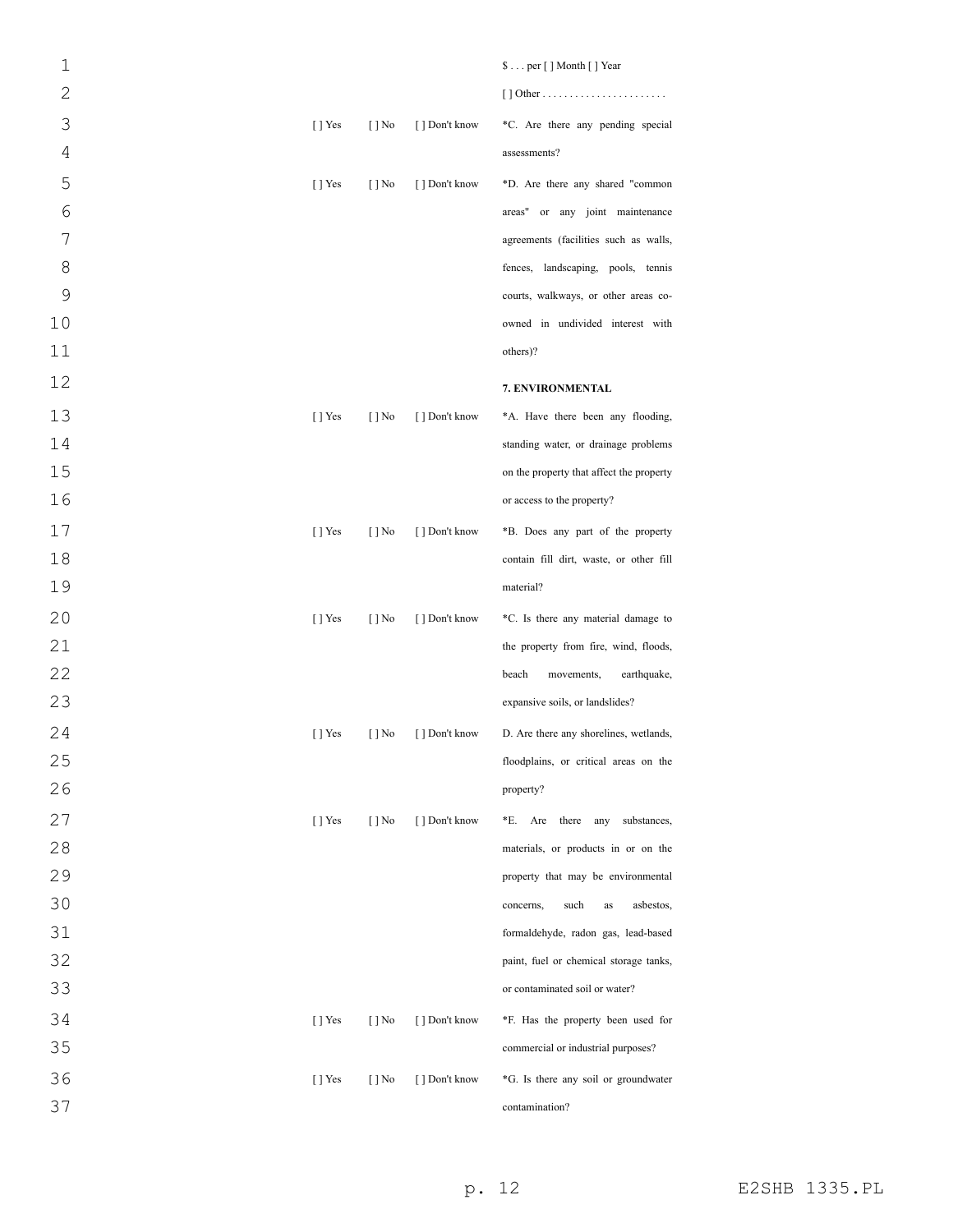| $\mathbf 1$    | [] Yes    | $[ ]$ No                 | [ ] Don't know | *H. Are there transmission poles or           |
|----------------|-----------|--------------------------|----------------|-----------------------------------------------|
| $\overline{2}$ |           |                          |                | other electrical utility equipment            |
| 3              |           |                          |                | installed, maintained, or buried on the       |
| $\overline{4}$ |           |                          |                | property that do not provide utility          |
| 5              |           |                          |                | service to the structures on the              |
| 6              |           |                          |                | property?                                     |
| 7              | $[ ]$ Yes | $[ ]$ No                 | [ ] Don't know | *I. Has the property been used as a           |
| 8              |           |                          |                | legal or illegal dumping site?                |
| 9              | $[$ T Yes | $[ ]$ No                 | [ ] Don't know | *J. Has the property been used as an          |
| 10             |           |                          |                | illegal drug manufacturing site?              |
| 11             | [] Yes    | $[ ]$ No                 | [ ] Don't know | *K. Are there any radio towers in the         |
| 12             |           |                          |                | area that cause interference with             |
| 13             |           |                          |                | cellular telephone reception?                 |
| 14             |           |                          |                | 8.<br><b>MANUFACTURED</b><br><b>AND</b>       |
| 15             |           |                          |                | <b>MOBILE HOMES</b>                           |
| 16             |           |                          |                | If<br>the<br>property<br>includes<br>$\rm{a}$ |
| $17$           |           |                          |                | manufactured or mobile home,                  |
| 18             | [] Yes    | $[ ]$ No                 | [ ] Don't know | *A. Did you make any alterations to           |
| 19             |           |                          |                | the home? If yes, please describe the         |
| 20             |           |                          |                | alterations:                                  |
| 21             | [] Yes    | $[ ]$ No                 | [ ] Don't know | *B. Did any previous owner make any           |
| 22             |           |                          |                | alterations to the home?                      |
| 23             | $[ ]$ Yes | $[ ]$ No                 | [ ] Don't know | *C. If alterations were made, were            |
| 24             |           |                          |                | variances<br>these<br>permits<br>or<br>for    |
| 25             |           |                          |                | alterations obtained?                         |
| 26             |           |                          |                | <b>FULL</b><br>9.<br><b>DISCLOSURE</b><br>BY  |
| 27             |           |                          |                | <b>SELLERS</b>                                |
| 28             |           |                          |                | A. Other conditions or defects:               |
| 29             | [ ] Yes   | $\lceil \cdot \rceil$ No | [] Don't know  | *Are there any other existing material        |
| 30             |           |                          |                | defects affecting the property that a         |
| 31             |           |                          |                | prospective buyer should know about?          |
| 32             |           |                          |                | B. Verification:                              |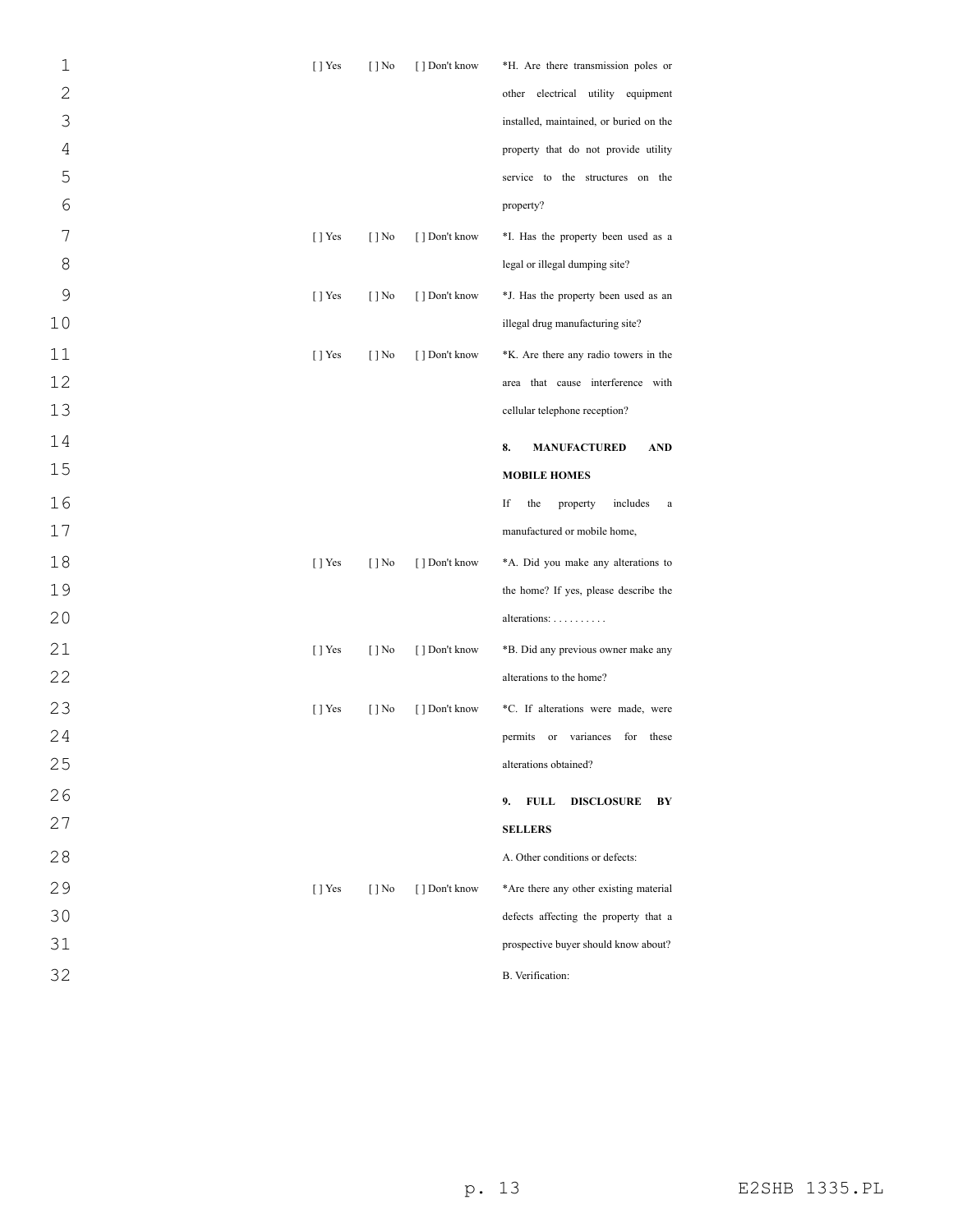| 1  | The foregoing answers and attached                                  |
|----|---------------------------------------------------------------------|
| 2  | explanations (if any) are complete and                              |
| 3  | correct to the best of my/our                                       |
| 4  | knowledge and I/we have received a                                  |
| 5  | copy hereof. I/we authorize all of                                  |
| 6  | my/our real estate licensees, if any, to                            |
| 7  | deliver a copy of this disclosure                                   |
| 8  | statement to other real estate licensees                            |
| 9  | and all prospective buyers of the                                   |
| 10 | property.                                                           |
| 11 | $DATE$<br>$SELLER \ldots \ldots \ldots$<br>$SELECT R$               |
| 12 | NOTICE TO THE BUYER                                                 |
| 13 | INFORMATION REGARDING REGISTERED SEX OFFENDERS MAY                  |
| 14 | BE OBTAINED FROM LOCAL LAW ENFORCEMENT AGENCIES. THIS               |
| 15 | NOTICE IS INTENDED ONLY TO INFORM YOU OF WHERE TO OBTAIN            |
| 16 | THIS INFORMATION AND IS NOT AN INDICATION OF THE PRESENCE           |
| 17 | OF REGISTERED SEX OFFENDERS.                                        |
| 18 | <b>II. BUYER'S ACKNOWLEDGMENT</b>                                   |
| 19 | А.<br>Buyer hereby acknowledges that: Buyer has a duty to pay       |
| 20 | diligent attention to any material defects that are known to        |
| 21 | Buyer or can be known to Buyer by utilizing diligent                |
| 22 | attention and observation.                                          |
| 23 | <b>B.</b><br>The disclosures set forth in this statement and in any |
| 24 | amendments to this statement are made only by the Seller            |
| 25 | and not by any real estate licensee or other party.                 |
| 26 | C.<br>Buyer acknowledges that, pursuant to RCW 64.06.050(2),        |
| 27 | real estate licensees are not liable for inaccurate                 |
| 28 | information provided by Seller, except to the extent that           |
| 29 | real estate licensees know of such inaccurate information.          |
| 30 | D.<br>This information is for disclosure only and is not intended   |
| 31 | to be a part of the written agreement between the Buyer             |
| 32 | and Seller.                                                         |
| 33 | Е.<br>Buyer (which term includes all persons signing the            |
| 34 | "Buyer's acceptance" portion of this disclosure statement           |
| 35 | below) has received a copy of this Disclosure Statement             |
| 36 | (including attachments, if any) bearing Seller's signature.         |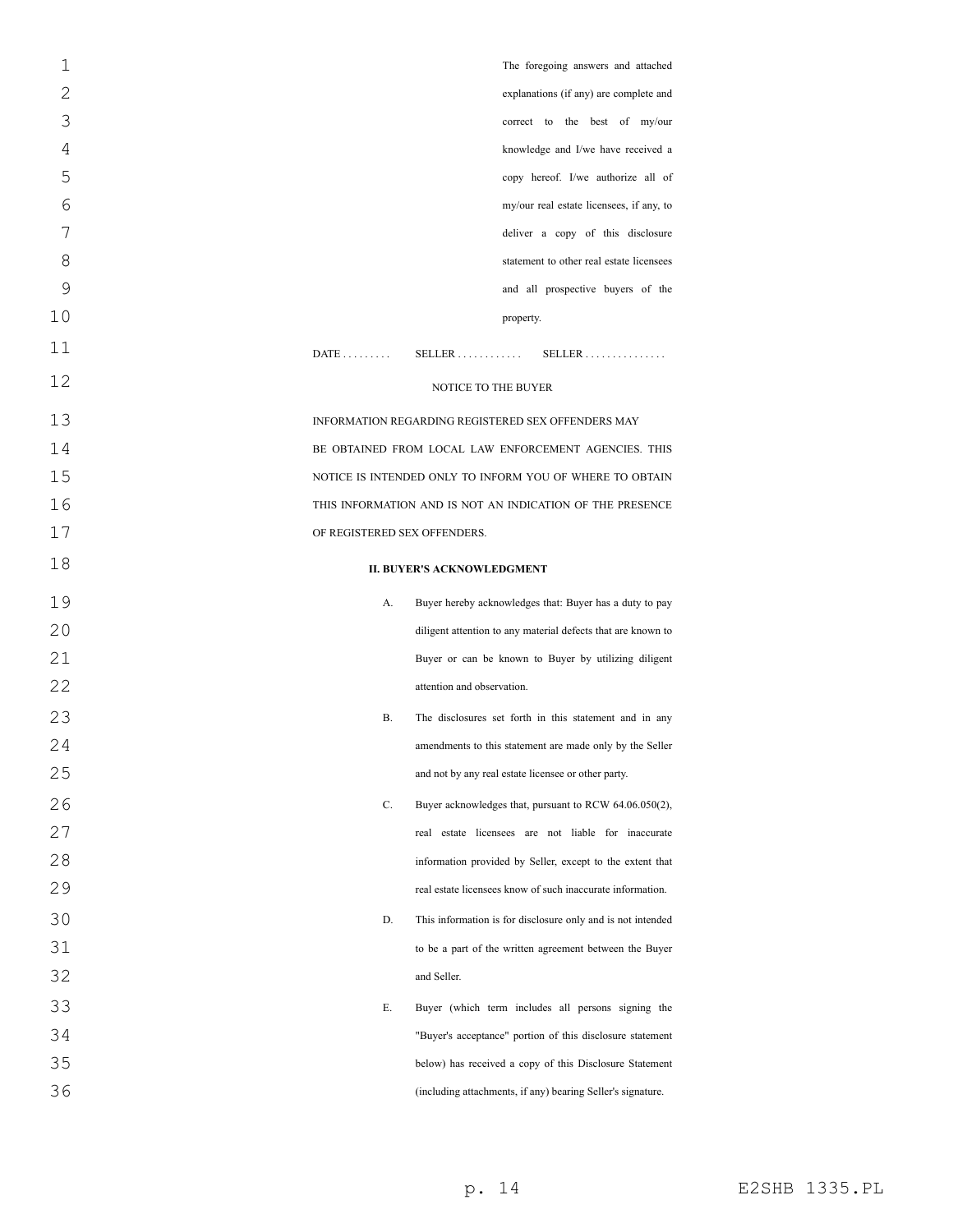DISCLOSURES CONTAINED IN THIS DISCLOSURE STATEMENT ARE PROVIDED BY SELLER BASED ON SELLER'S ACTUAL KNOWLEDGE OF THE PROPERTY AT THE TIME SELLER COMPLETES THIS DISCLOSURE STATEMENT. UNLESS BUYER AND SELLER OTHERWISE AGREE IN WRITING, BUYER SHALL HAVE THREE BUSINESS DAYS FROM THE DAY SELLER OR SELLER'S AGENT DELIVERS THIS DISCLOSURE STATEMENT TO RESCIND THE AGREEMENT BY DELIVERING A SEPARATELY SIGNED WRITTEN STATEMENT OF RESCISSION TO SELLER OR SELLER'S AGENT. YOU MAY WAIVE THE RIGHT TO RESCIND PRIOR TO OR AFTER THE TIME YOU ENTER INTO A SALE 9 AGREEMENT.

 BUYER HEREBY ACKNOWLEDGES RECEIPT OF A COPY OF THIS DISCLOSURE STATEMENT AND ACKNOWLEDGES THAT THE DISCLOSURES MADE HEREIN ARE THOSE OF THE SELLER ONLY, AND NOT OF ANY REAL ESTATE LICENSEE OR OTHER 13 PARTY.

14 DATE . . . . . . BUYER . . . . . . . . BUYER. . . . . . . . . .

 (2) If the disclosure statement is being completed for new construction which has never been occupied, the disclosure statement is not required to contain and the seller is not required to complete 18 the questions listed in item 4. Structural or item 5. Systems and 19 Fixtures.

 (3) The seller disclosure statement shall be for disclosure only, and shall not be considered part of any written agreement between the buyer and seller of residential property. The seller disclosure 23 statement shall be only a disclosure made by the seller, and not any real estate licensee involved in the transaction, and shall not be construed as a warranty of any kind by the seller or any real estate 26 licensee involved in the transaction.

 **Sec. 4.** RCW 49.60.227 and 2018 c 65 s 1 are each amended to read 28 as follows:

 (1)(a) If a written instrument contains a provision that is void by reason of RCW 49.60.224, the owner, occupant, or tenant of the property which is subject to the provision or the homeowners' association board may cause the provision to be stricken from the public records by bringing an action in the superior court in the county in which the property is located. The action shall be an in rem, declaratory judgment action whose title shall be the description of the property. The necessary party to the action shall be the owner, occupant, or tenant of the property or any portion thereof.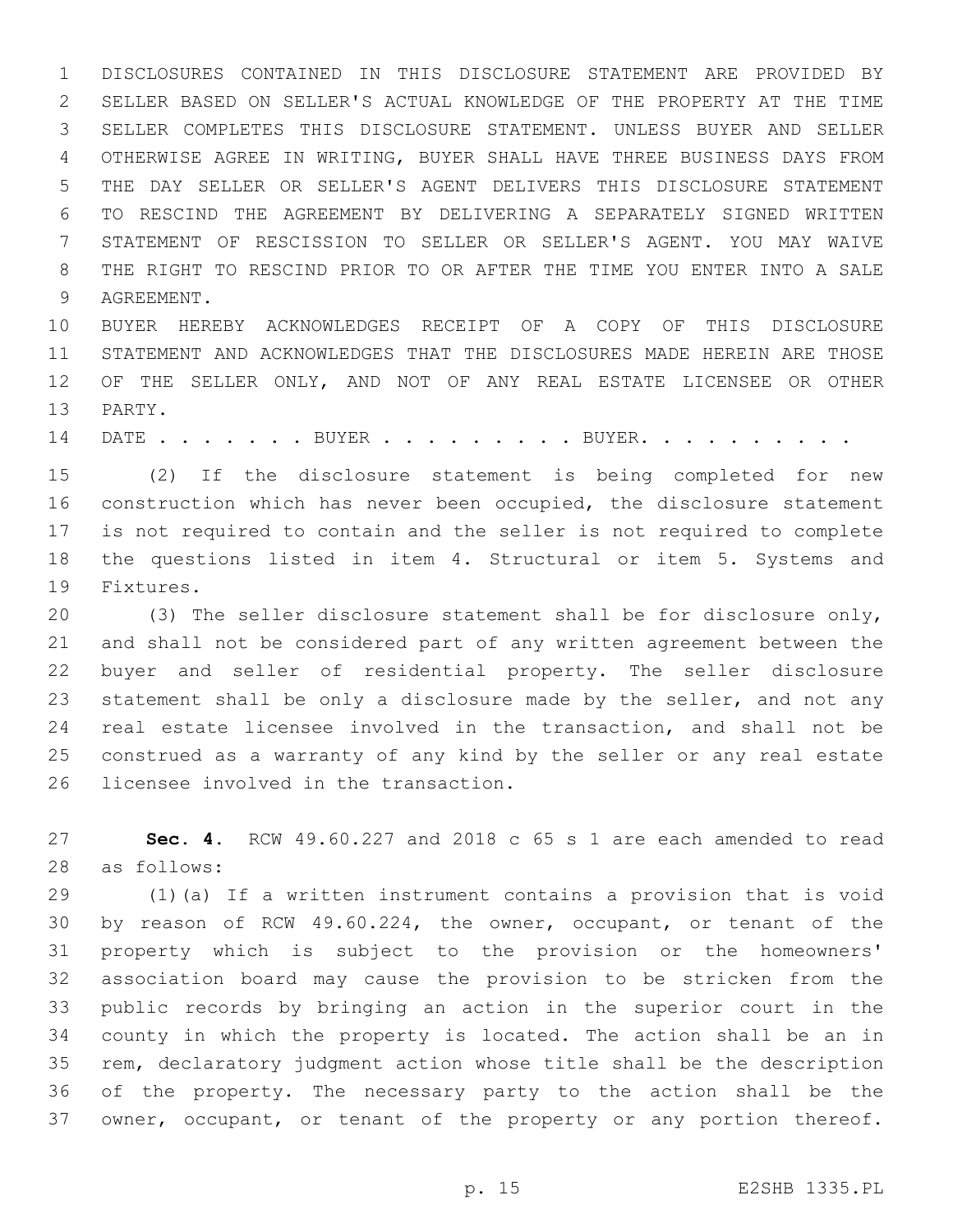The person bringing the action shall pay a fee set under RCW 36.18.012.2

 (b) If the court finds that any provisions of the written instrument are void under RCW 49.60.224, it shall enter an order striking the void provisions from the public records and eliminating the void provisions from the title or lease of the property described 7 in the complaint.

 (i) A complete copy of any document affected by the order shall be made an exhibit to the order and the order shall identify each 10 document by recording number and date of recordation and set forth 11 verbatim the void provisions to be struck from such document. The order shall include a certified copy of each document, upon which the court has physically redacted the void provisions.

14 (ii) The person bringing the action may obtain and deliver a 15 certified copy of the order to the office of the county auditor or, 16 in charter counties, the county official charged with the 17 responsibility for recording instruments in the county records, in 18 the county where the property is located.

 (iii) The auditor shall record the documents prepared by the court. An image of each document so corrected shall be placed in the public records. Each corrected document shall contain the following information on the first page or a cover page prepared pursuant to 23 RCW 65.04.047: The auditor's file number or book and page of the original document, a notation that the original document was corrected pursuant to this section, the cause number of the court action, and the date the order was entered.

 (iv) The auditor or official shall update the index of each original document referenced in the order with the auditor's file number of the corrected document. Further, the index will note that the original record is no longer the primary official public record 31 and is removed from the chain of title pursuant to the court order.

 (v) The original document or image and subsequent records of such actions shall be separately maintained in the county's records and, at the auditor's or official's discretion, the original document or image may also be transferred to the secretary of state archives division to be preserved for historical or archival purposes.

 (2)(a) As an alternative to the judicial procedure set forth in subsection (1) of this section, the owner of property subject to a written instrument that contains a provision that is void by reason of RCW 49.60.224 may record a restrictive covenant modification

p. 16 E2SHB 1335.PL